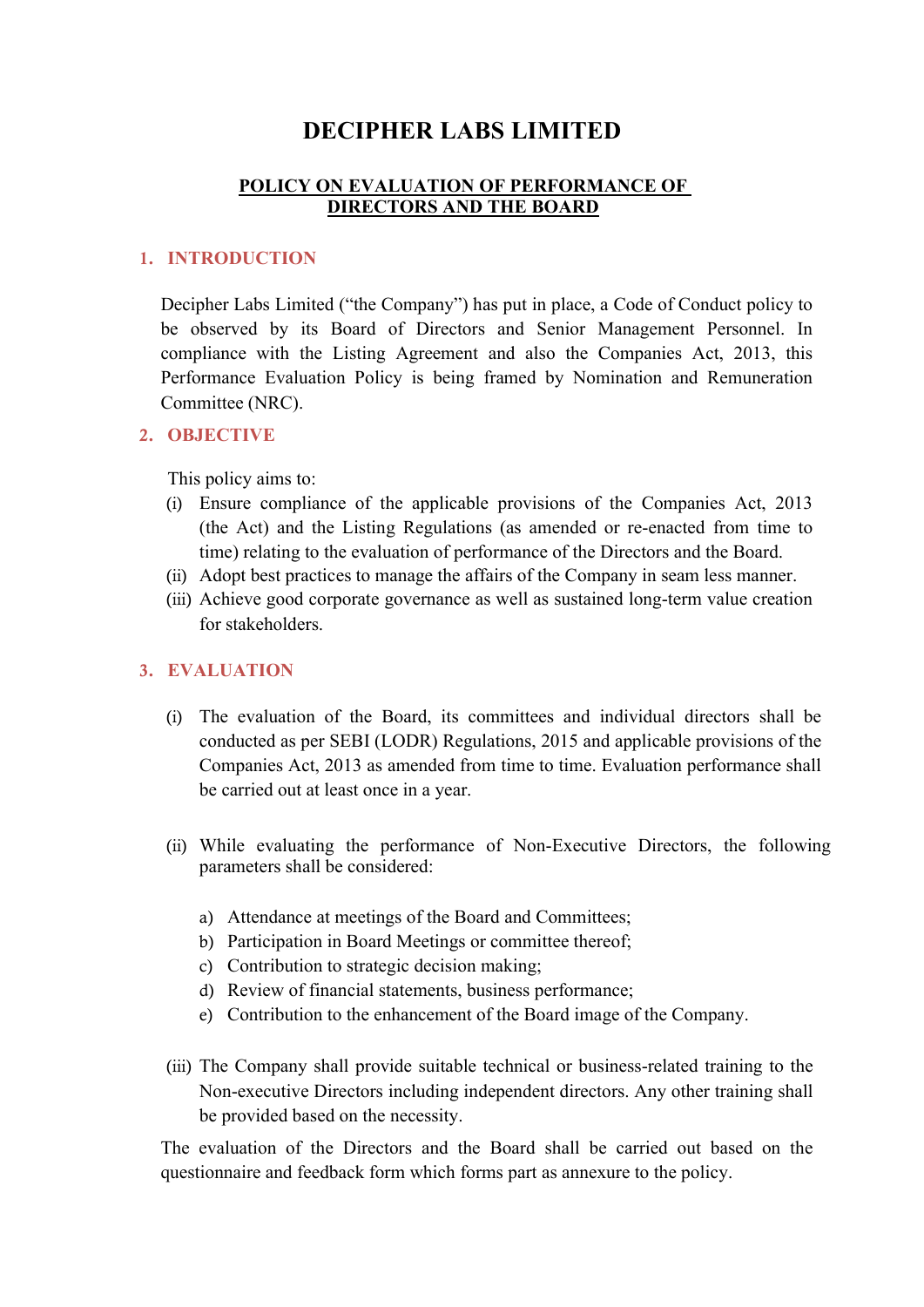#### Annexure to the policy of performance evaluation: INDEPENDENT DIRECTOR EVALUATION FORM

Name of the Director:

Category: Independent

| Please do the rating if the Concerned Director is an "Independent Director"                                                                   |  |
|-----------------------------------------------------------------------------------------------------------------------------------------------|--|
| Name of the Director:                                                                                                                         |  |
| Category: Independent                                                                                                                         |  |
|                                                                                                                                               |  |
| 1. Director upholds ethical standards of integrity<br>and probity.                                                                            |  |
| 2. Director exercises objective independent<br>judgment in the best interest of<br>the<br>Company.                                            |  |
| 3. Director effectively assists the Company in<br>implementing best corporate<br>governance<br>practices and monitors the same.               |  |
| 4. Director helps in bringing independent<br>judgment during board deliberations on<br>strategy, performance, risk management etc.            |  |
| 5. Director keeps himself/herself well informed<br>about the Company and external environment<br>in which it operates.                        |  |
| 6. Director acts within his/her authority and<br>assists in protecting the legitimate interest of<br>the Company, shareholders and employees. |  |
| 7. Director maintains high level of confidentiality                                                                                           |  |
| 8. Director adheres to the applicable code of conduct<br>for independent directors                                                            |  |

| Director's<br>performance | <b>Exceeds</b><br><b>Expectation</b><br>Overall rating of the Outstanding |  | <b>Meets</b><br><b>Expectation</b> | <b>Needs</b><br>Improvement | Poor |
|---------------------------|---------------------------------------------------------------------------|--|------------------------------------|-----------------------------|------|
|                           |                                                                           |  |                                    |                             |      |

Name of the Director:

Signature: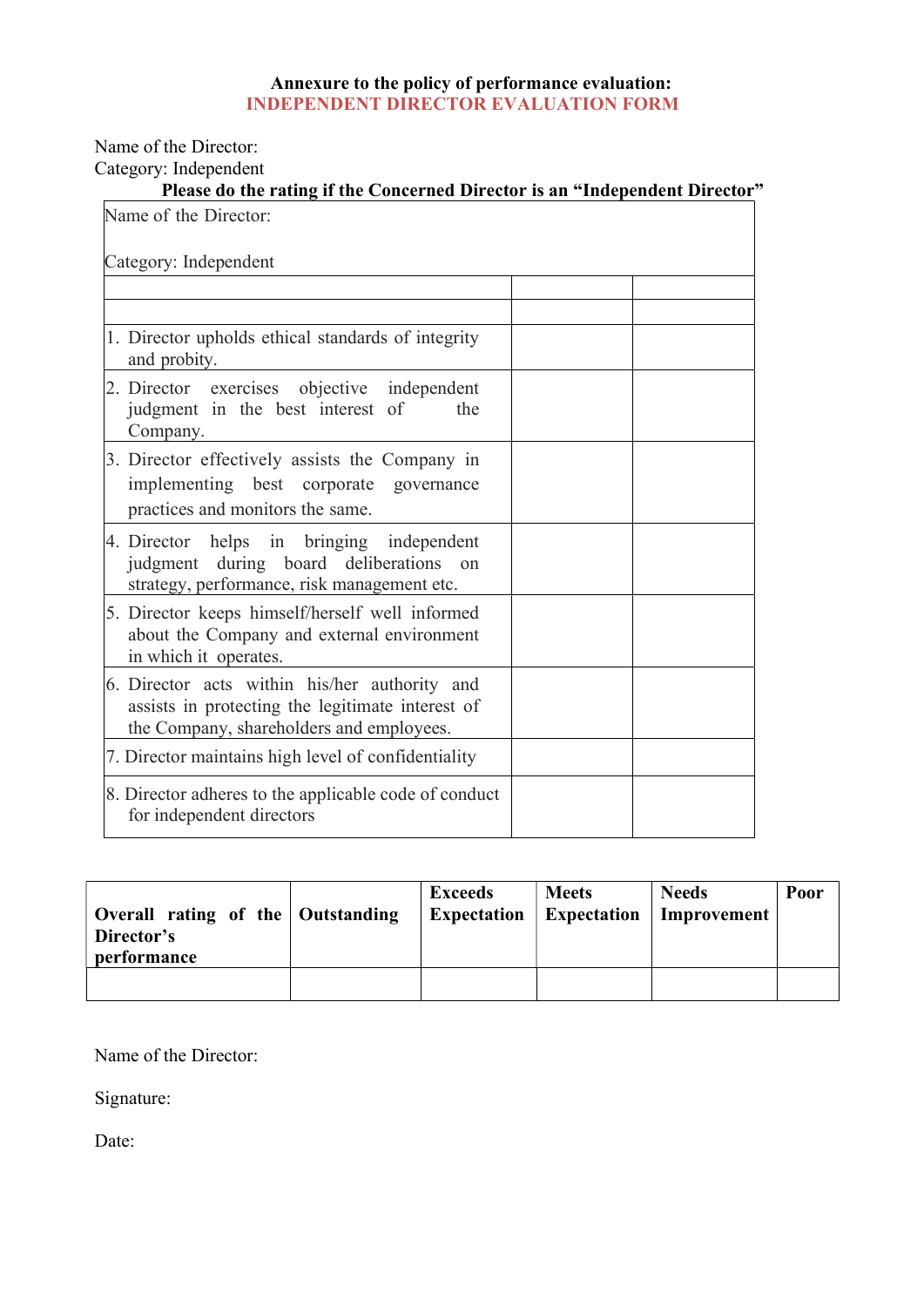### EVALUATION OF BOARD COMMITTEES

| Criteria                                                                                                                    |              | <b>Committees</b>                         | How<br>the<br>Board can do<br>better<br>it<br><b>or</b><br>differently |  |
|-----------------------------------------------------------------------------------------------------------------------------|--------------|-------------------------------------------|------------------------------------------------------------------------|--|
|                                                                                                                             | <b>Audit</b> | Nominati<br>and<br>on<br>Remuner<br>ation | <b>Stakeholders</b><br>Relationship                                    |  |
| <b>Function and Duties</b>                                                                                                  |              |                                           |                                                                        |  |
| The Committees of the Board are<br>appropriately constituted                                                                |              |                                           |                                                                        |  |
| of reference<br>for<br>The<br>the<br>terms<br>committees are appropriate with clearly<br>defined roles and responsibilities |              |                                           |                                                                        |  |
| Observing<br>Committees<br>of<br>terms<br>reference                                                                         |              |                                           |                                                                        |  |
| The composition of the committees is<br>compliance with the<br>legal<br>in<br>requirement                                   |              |                                           |                                                                        |  |
| of<br>The<br>responsibility<br>amount<br>delegated by the Board to each of the<br>committees is appropriate                 |              |                                           |                                                                        |  |
| The<br>reporting by each<br>of<br>the<br>Committees to the Board is sufficient                                              |              |                                           |                                                                        |  |
| The performance of each of the<br>Committees is<br>assessed<br>annually<br>against the set goals of the committee           |              |                                           |                                                                        |  |
| Whether the terms of reference are<br>adequate to serve committee's purpose                                                 |              |                                           |                                                                        |  |
| The Committee regularly reviews its<br>mandate and performance                                                              |              |                                           |                                                                        |  |
| takes effective<br>Committee<br>and<br>proactive measures to perform its<br>functions                                       |              |                                           |                                                                        |  |
| <b>Management Relations</b>                                                                                                 |              |                                           |                                                                        |  |
| independence<br>of<br>Adequate<br>the<br>Committee is ensured from the Board                                                |              |                                           |                                                                        |  |
| Committee gives effective suggestions<br>and recommendations                                                                |              |                                           |                                                                        |  |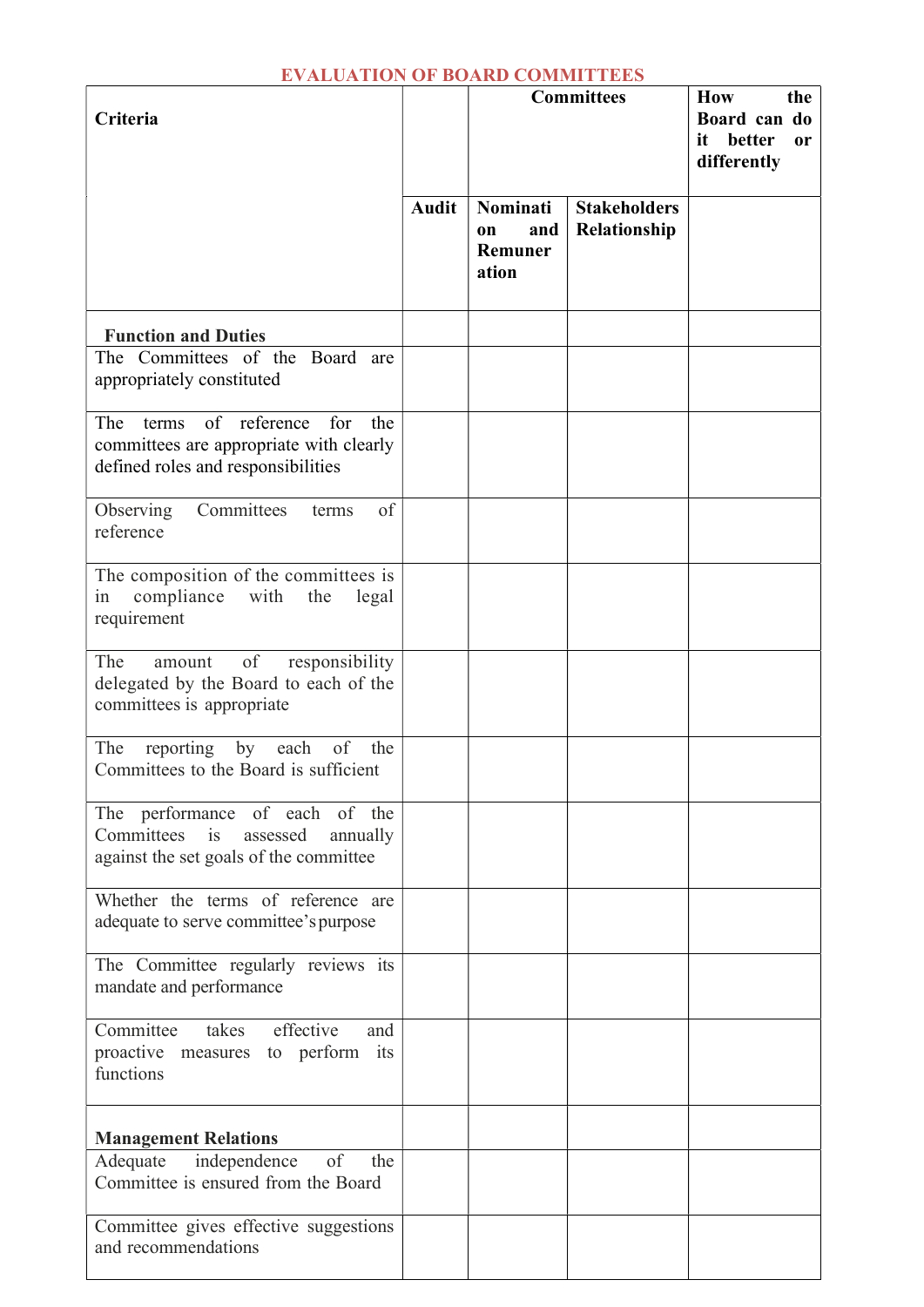| Committee meetings are conducted in a<br>manner that encourages open<br>communication and meaningful<br>participation of its members. |  |  |
|---------------------------------------------------------------------------------------------------------------------------------------|--|--|
| <b>Committee Meetings and procedures</b>                                                                                              |  |  |
| Committee meetings have<br>been<br>organized properly and appropriate<br>procedures were followed in this<br>regard.                  |  |  |
| The frequency of the Committee<br>meetings is adequate                                                                                |  |  |
| Committee makes periodical reporting to<br>the Board along with its suggestions and<br>recommendations                                |  |  |

| Overall rating of the<br>Committees' performance | <b>Outstanding</b> | <b>Exceeds</b><br><b>Expectation</b> | <b>Meets</b><br><b>Expectation</b> | <b>Needs</b><br>Improvement | Poor |
|--------------------------------------------------|--------------------|--------------------------------------|------------------------------------|-----------------------------|------|
| <b>Audit Committee</b>                           |                    |                                      |                                    |                             |      |
| Nomination<br>and                                |                    |                                      |                                    |                             |      |
| <b>Remuneration Committee</b>                    |                    |                                      |                                    |                             |      |
| Stakeholders<br>Relationship                     |                    |                                      |                                    |                             |      |
| Committee                                        |                    |                                      |                                    |                             |      |

Name of the Director:

Signature: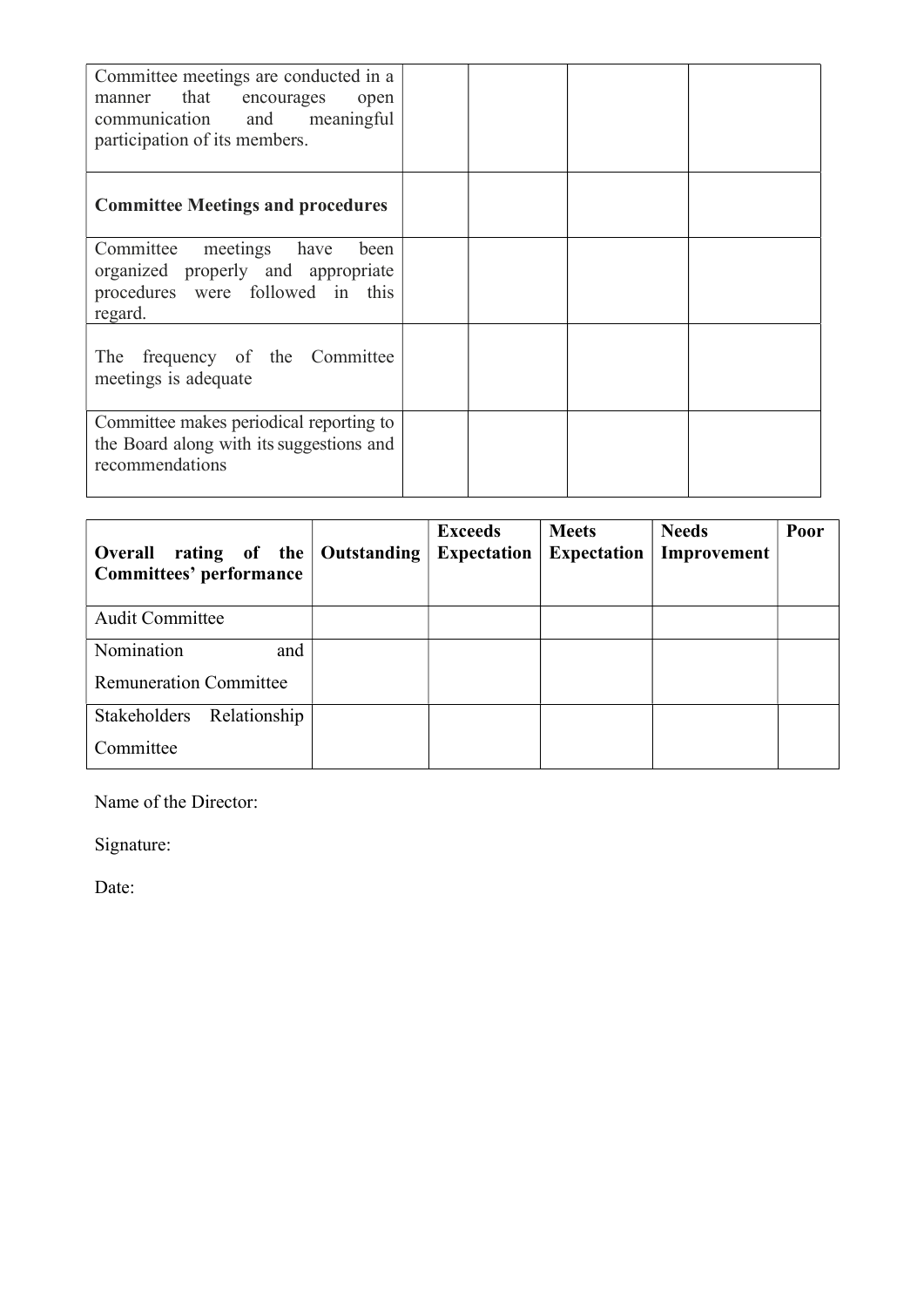## Decipher Labs Limited

## EVALUATION OF NON-INDEPENDENT DIRECTOR OF THE COMPANY

### Rankings go from Low to High

|    |                                                                                                                                | LOW |   |                         |   | <b>HIGH</b> |
|----|--------------------------------------------------------------------------------------------------------------------------------|-----|---|-------------------------|---|-------------|
|    |                                                                                                                                | 1   | 2 | $\overline{\mathbf{3}}$ | 4 | 5           |
|    | 1. Leadership                                                                                                                  |     |   |                         |   |             |
|    | expertise affecting the Company's prosperity and operations                                                                    |     |   |                         |   |             |
|    | 2. Strategy Formulation                                                                                                        |     |   |                         |   |             |
|    | capability for analyzing problems and issues confronting the<br>Company                                                        |     |   |                         |   |             |
| 3. | <b>Strategy execution</b>                                                                                                      |     |   |                         |   |             |
|    | established an effective organization structure, ensuring that<br>there is management focus on key functions necessary for the |     |   |                         |   |             |
|    | organization to align with its mission                                                                                         |     |   |                         |   |             |
|    | 4. Financial planning / performance                                                                                            |     |   |                         |   |             |
|    | possessed a good understanding of the company's financial                                                                      |     |   |                         |   |             |
|    | measures relevant to its business and financial situation.                                                                     |     |   |                         |   |             |
|    | exercised good judgment in managing the financial affairs of the<br>organization.                                              |     |   |                         |   |             |
|    | 5. Relationships with the Board                                                                                                |     |   |                         |   |             |
|    | demonstrated a sound knowledge of Board<br>governance<br>procedures and has consistently followed them.                        |     |   |                         |   |             |
| 6. | <b>External Relations</b>                                                                                                      |     |   |                         |   |             |
|    | encouraged corporate social responsibility and community                                                                       |     |   |                         |   |             |
|    | involvement in promoting a positive image of Company                                                                           |     |   |                         |   |             |
|    | 7. Human Resources Management/Relations                                                                                        |     |   |                         |   |             |
|    | effectively ensures procedures and practices pertaining to human                                                               |     |   |                         |   |             |
|    | resources, including appraisal process and rewarding systems for<br>management and employees.                                  |     |   |                         |   |             |
|    | 8. Ethics and Corporate Governance                                                                                             |     |   |                         |   |             |

Name of the Director:

Signature: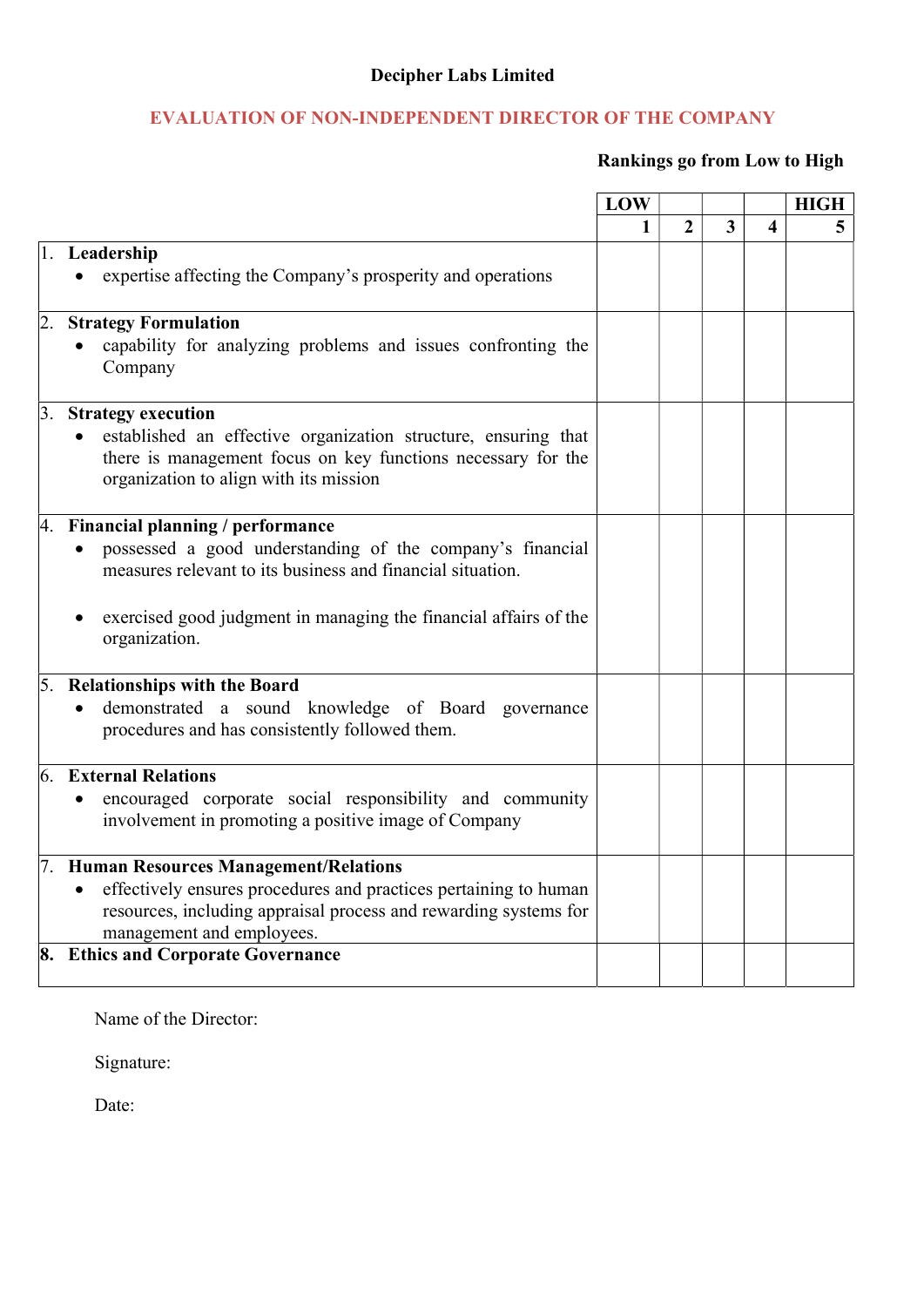### EVALUATION OF BOARD OF DIRECTORS

|                                                                                                                                                                                              | LOW |                  |   |   | <b>HIGH</b> |
|----------------------------------------------------------------------------------------------------------------------------------------------------------------------------------------------|-----|------------------|---|---|-------------|
|                                                                                                                                                                                              | 1   | $\boldsymbol{2}$ | 3 | 4 | 5           |
| A. Board Composition & Quality                                                                                                                                                               |     |                  |   |   |             |
| The Board has appropriate expertise and experience<br>to meet the best interests of the company                                                                                              |     |                  |   |   |             |
| All the independent directors are independent in<br>true letter and spirit                                                                                                                   |     |                  |   |   |             |
| <b>B.</b> Board Development                                                                                                                                                                  |     |                  |   |   |             |
| The Board helps company in developing a strategic<br>plan / policy                                                                                                                           |     |                  |   |   |             |
|                                                                                                                                                                                              |     |                  |   |   |             |
| <b>C. Board and Management Relations</b>                                                                                                                                                     |     |                  |   |   |             |
| The Board has approved comprehensive policies<br>and procedures for smooth conduct of all material<br>activities by Company                                                                  |     |                  |   |   |             |
| D. Board Meetings and Procedures                                                                                                                                                             |     |                  |   |   |             |
| Adequacy of attendance and participation by the<br>$\bullet$<br>board members at the board meetings<br>Frequency of Board Meetings is adequate and<br>receiving notice and agenda in advance |     |                  |   |   |             |
| <b>E. Board Strategy and Risk Management</b>                                                                                                                                                 |     |                  |   |   |             |
| The time spent on issues relating to the strategic direction.                                                                                                                                |     |                  |   |   |             |
| <b>F.</b> Overall Effectiveness                                                                                                                                                              |     |                  |   |   |             |
| G. Assess the quality, quantity and timeliness of<br>information between the company management and<br>the Board.                                                                            |     |                  |   |   |             |

Rankings go from Low to High

(Director)

 $\mathcal{L}_\text{max}$